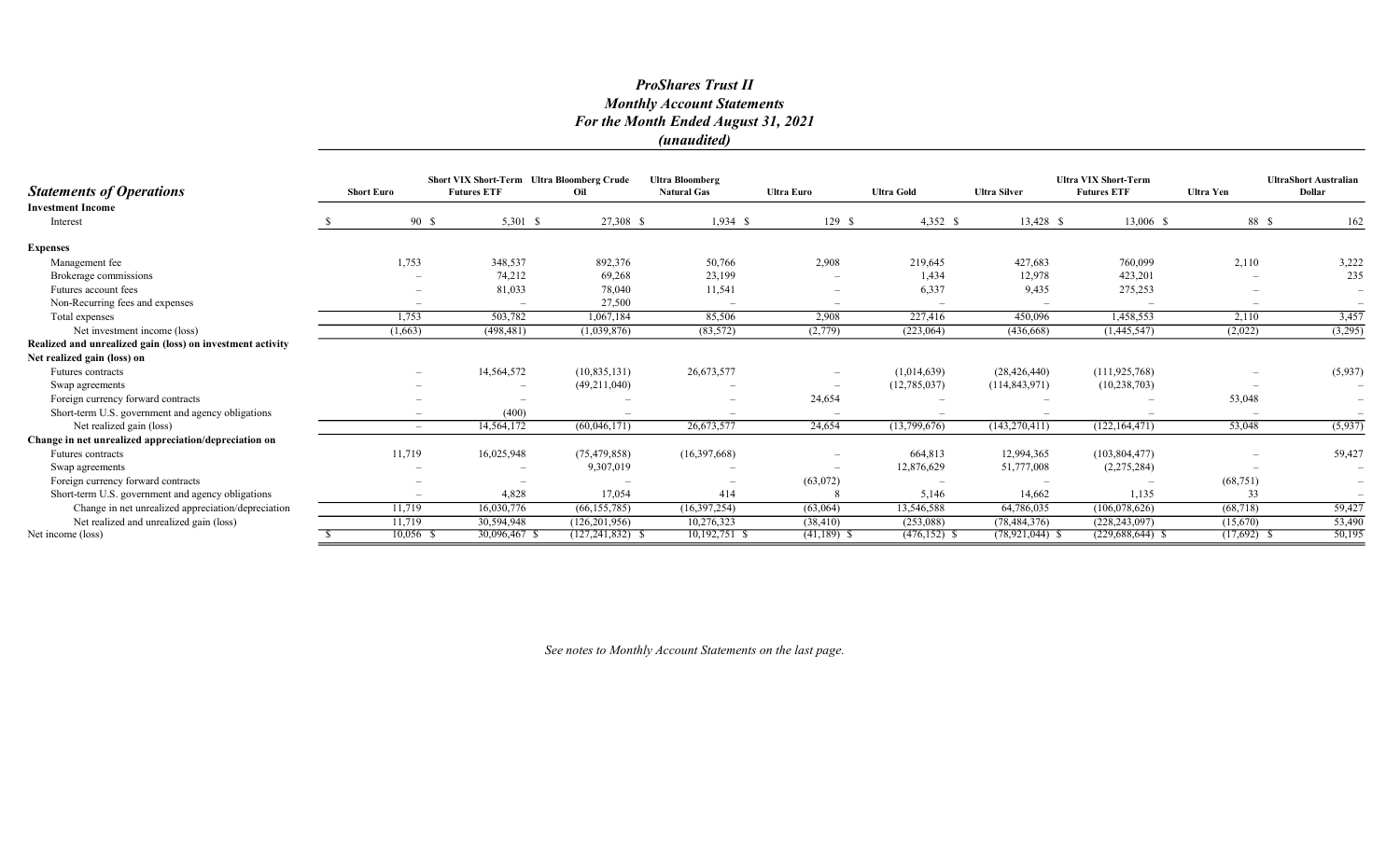# ProShares Trust II Monthly Account Statements For the Month Ended August 31, 2021 (unaudited)

| <b>Statements of Operations</b>                            | <b>UltraShort Bloomberg</b><br><b>Crude Oil</b> | <b>UltraShort Bloomberg</b><br><b>Natural Gas</b> | <b>UltraShort Euro</b> | <b>UltraShort Gold</b> | <b>UltraShort Silver</b> | <b>UltraShort Yen</b> | <b>VIX Mid-Term Futures</b><br><b>ETF</b> | <b>VIX Short-Term</b><br><b>Futures ETF</b> |
|------------------------------------------------------------|-------------------------------------------------|---------------------------------------------------|------------------------|------------------------|--------------------------|-----------------------|-------------------------------------------|---------------------------------------------|
| <b>Investment Income</b>                                   |                                                 |                                                   |                        |                        |                          |                       |                                           |                                             |
| Interest                                                   | $2,257$ \$                                      | 2,867 \$                                          | $1,640 \text{ }$ \$    | $1,093$ \$             | $1,158$ \$               | 762 \$                | $2,893$ \$                                | 5,801                                       |
| <b>Expenses</b>                                            |                                                 |                                                   |                        |                        |                          |                       |                                           |                                             |
| Management fee                                             | 67,517                                          | 77,332                                            | 39,607                 | 23,046                 | 32,799                   | 18,358                | 71,514                                    | 218,464                                     |
| Brokerage commissions                                      | 11,145                                          | 32,497                                            |                        | 847                    | 3,911                    |                       | 6,528                                     | 43,045                                      |
| Futures account fees                                       | 5,531                                           | 2,636                                             |                        | 744                    | 2,512                    |                       | 9,967                                     | 60,933                                      |
| Non-Recurring fees and expenses                            |                                                 |                                                   |                        |                        |                          |                       |                                           |                                             |
| Total expenses                                             | 84,193                                          | 112,465                                           | 39,607                 | 24,637                 | 39,222                   | 18,358                | 88,009                                    | 322,442                                     |
| Net investment income (loss)                               | (81,936)                                        | (109, 598)                                        | (37,967)               | (23, 544)              | (38,064)                 | (17, 596)             | (85,116)                                  | (316, 641)                                  |
| Realized and unrealized gain (loss) on investment activity |                                                 |                                                   |                        |                        |                          |                       |                                           |                                             |
| Net realized gain (loss) on                                |                                                 |                                                   |                        |                        |                          |                       |                                           |                                             |
| Futures contracts                                          | 1,001,376                                       | (25, 147, 065)                                    |                        | (483, 341)             | 2,229,083                |                       | (1,678,584)                               | (27,809,568)                                |
| Swap agreements                                            |                                                 |                                                   |                        | 1,435,641              | 5,117,006                |                       |                                           |                                             |
| Foreign currency forward contracts                         |                                                 |                                                   | (368, 232)             |                        |                          | (511, 263)            |                                           |                                             |
| Short-term U.S. government and agency obligations          |                                                 |                                                   |                        |                        |                          |                       |                                           |                                             |
| Net realized gain (loss)                                   | 1,001,376                                       | (25, 147, 065)                                    | (368, 232)             | 952,300                | 7,346,089                | (511,263)             | (1,678,584)                               | (27,809,568)                                |
| Change in net unrealized appreciation/depreciation on      |                                                 |                                                   |                        |                        |                          |                       |                                           |                                             |
| Futures contracts                                          | 5,047,788                                       | 3,449,042                                         |                        | (58, 803)              | (997, 587)               |                       | (1,870,439)                               | (24, 265, 489)                              |
| Swap agreements                                            |                                                 |                                                   |                        | (1,461,063)            | (2,314,446)              |                       |                                           |                                             |
| Foreign currency forward contracts                         |                                                 | $\overline{\phantom{a}}$                          | 899,441                |                        |                          | 628,655               |                                           |                                             |
| Short-term U.S. government and agency obligations          | 466                                             | 581                                               | 433                    | 214                    | 477                      | 262                   | 470                                       | 1,075                                       |
| Change in net unrealized appreciation/depreciation         | 5,048,254                                       | 3,449,623                                         | 899,874                | (1,519,652)            | (3,311,556)              | 628,917               | (1,869,969)                               | (24, 264, 414)                              |
| Net realized and unrealized gain (loss)                    | 6,049,630                                       | (21,697,442)                                      | 531,642                | (567, 352)             | 4,034,533                | 117,654               | (3,548,553)                               | (52,073,982)                                |
| Net income (loss)                                          | 5,967,694 \$                                    | $(21,807,040)$ \$                                 | 493,675 \$             | $(590, 896)$ \$        | 3,996,469 \$             | 100,058 \$            | $(3,633,669)$ \$                          | (52,390,623)                                |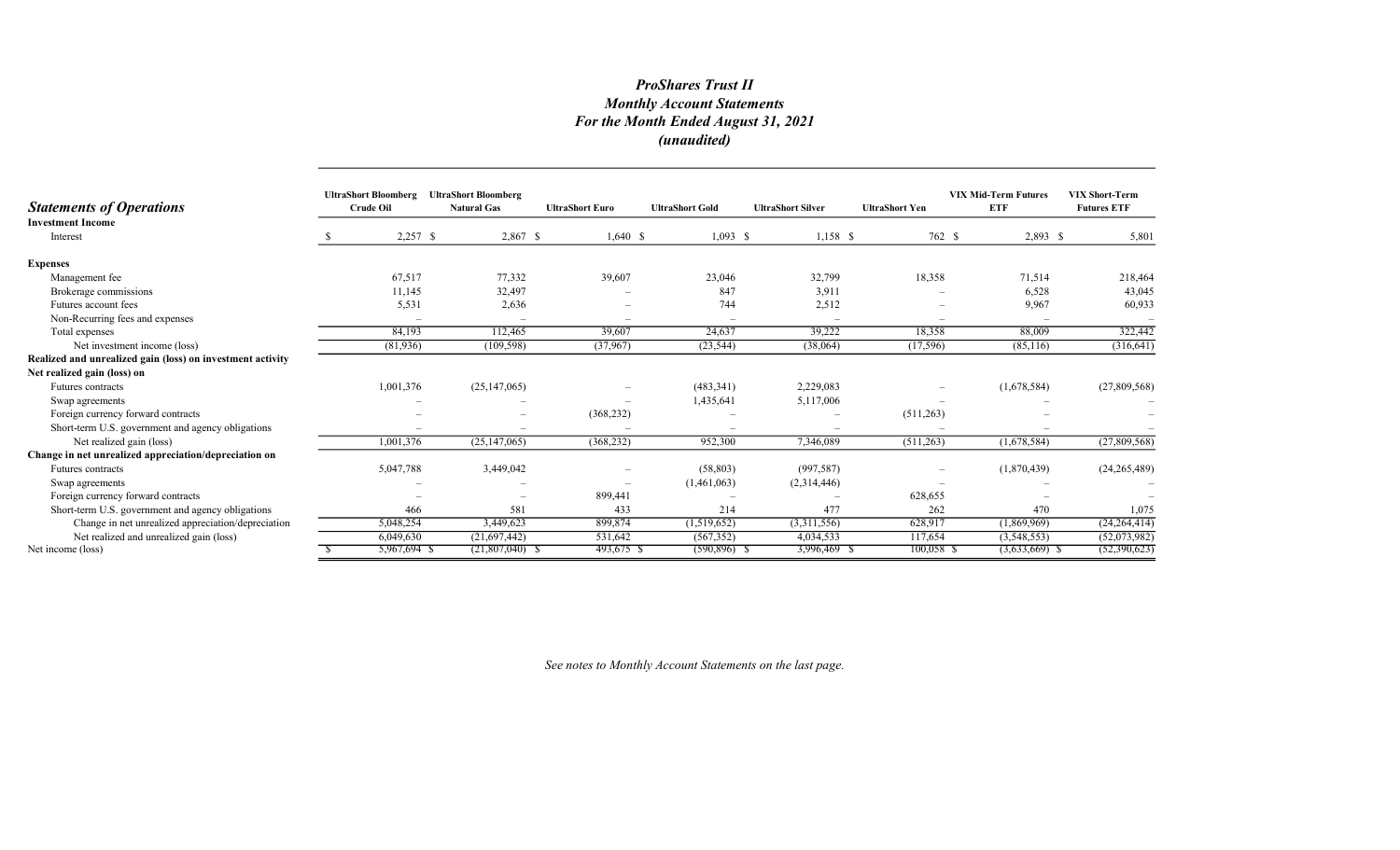## Monthly Account Statements For the Month Ended August 31, 2021 (unaudited) ProShares Trust II

| <b>Statements of Changes in Shareholders'</b>      | <b>Short VIX Short-Term</b> Ultra Bloomberg Crude<br><b>Ultra Bloomberg</b> |                    |                  |                    |                          |                   |                     | <b>Ultra VIX Short-Term</b> |              |                                        |
|----------------------------------------------------|-----------------------------------------------------------------------------|--------------------|------------------|--------------------|--------------------------|-------------------|---------------------|-----------------------------|--------------|----------------------------------------|
| <b>Equity</b>                                      | <b>Short Euro</b>                                                           | <b>Futures ETF</b> | Oil              | <b>Natural Gas</b> | <b>Ultra Euro</b>        | <b>Ultra Gold</b> | <b>Ultra Silver</b> | <b>Futures ETF</b>          | Ultra Yen    | <b>UltraShort Australian</b><br>Dollar |
| Shareholders' equity, at July 31, 2021             | 2,156,919 \$                                                                | 444,945,747 \$     | 1,263,962,514 \$ | 62,808,243         | 3,663,737                | 242,571,402 \$    | 623,973,819 \$      | 817,809,173 \$              | 2,621,179 \$ | 2,401,865                              |
| Addition of shares                                 |                                                                             | 5,475,053          | 43,060,955       | 4,353,699          | $\overline{\phantom{0}}$ | 8,900,616         | 26,060,527          | 473,616,732                 |              | 2,373,262                              |
| Redemption of shares                               |                                                                             | (84,939,401)       | (67,970,819)     | (25,996,957)       |                          |                   |                     | (83, 259, 194)              |              |                                        |
| Net addition (redemption) of shares                | $\overline{\phantom{0}}$                                                    | (79, 464, 348)     | (24,909,864)     | (21, 643, 258)     |                          | 8,900,616         | 26,060,527          | 390, 357, 538               |              | 2,373,262                              |
| Net investment income (loss)                       | (1,663)                                                                     | (498, 481)         | (1,039,876)      | (83, 572)          | (2,779)                  | (223,064)         | (436,668)           | (1,445,547)                 | (2,022)      | (3,295)                                |
| Net realized gain (loss)                           |                                                                             | 14,564,172         | (60,046,171)     | 26,673,577         | 24,654                   | (13,799,676)      | (143, 270, 411)     | (122, 164, 471)             | 53,048       | (5,937)                                |
| Change in net unrealized appreciation/depreciation | 11,719                                                                      | 16,030,776         | (66, 155, 785)   | (16,397,254)       | (63,064)                 | 13,546,588        | 64,786,035          | (106, 078, 626)             | (68, 718)    | 59,42                                  |
| Net income (loss)                                  | 10,056                                                                      | 30,096,467         | (127, 241, 832)  | 10,192,751         | (41, 189)                | (476, 152)        | (78, 921, 044)      | (229, 688, 644)             | (17,692)     | 50,195                                 |
| Shareholders' equity, at August 31, 2021           | 2,166,975 \$                                                                | 395,577,866 \$     | 1,111,810,818 \$ | 51,357,736 \$      | 3,622,548 \$             | 250,995,866 \$    | 571,113,302 \$      | 978,478,067 \$              | 2,603,487 \$ | 4,825,322                              |
| Net asset value per share *                        | 43.34 \$                                                                    | 57.88 \$           | $72.15$ \$       | 49.50 \$           | 14.49 \$                 | 59.76 \$          | 37.96 \$            | 21.80 \$                    | 52.10 \$     | 48.25                                  |
| <b>Share transaction</b>                           |                                                                             |                    |                  |                    |                          |                   |                     |                             |              |                                        |
| Shares added                                       |                                                                             | 100,000            | 650,000          | 100,000            | $\overline{\phantom{a}}$ | 150,000           | 700,000             | 19,250,000                  |              | 50,000                                 |
| Shares redeemed                                    |                                                                             | (1,550,000)        | (950,000)        | (600,000)          |                          |                   |                     | (3,000,000)                 |              |                                        |
| Net shares added (redeemed)                        |                                                                             | (1,450,000)        | (300,000)        | (500,000)          | $\overline{\phantom{0}}$ | 150,000           | 700,000             | 16,250,000                  |              | 50,000                                 |

\* Represents value of total shareholders' equity divided by total shares outstanding at the month end.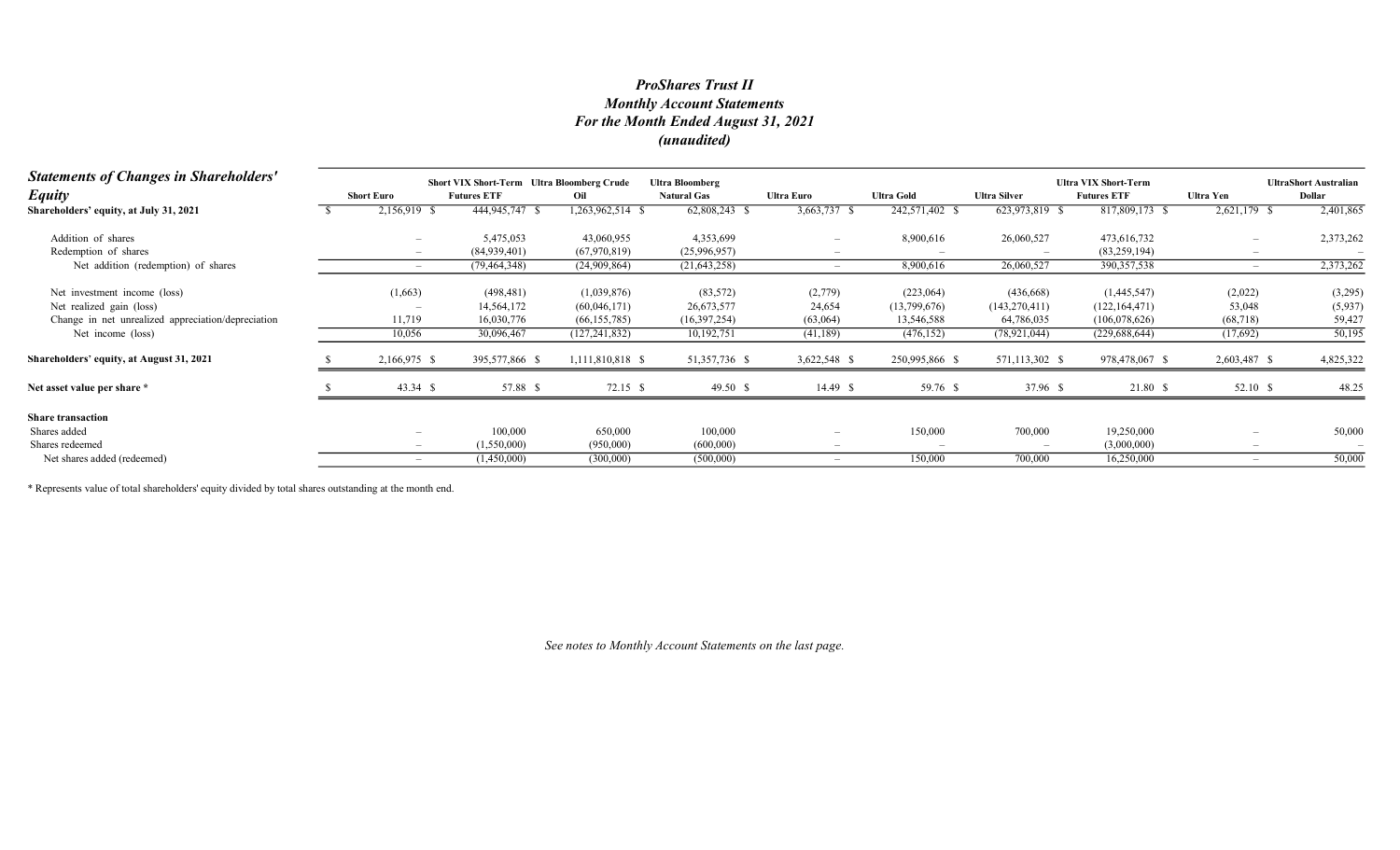## Monthly Account Statements For the Month Ended August 31, 2021 (unaudited) ProShares Trust II

| <b>Statements of Changes in Shareholders'</b><br><b>Equity</b> | <b>UltraShort Bloomberg</b><br><b>Crude Oil</b> | <b>UltraShort Bloomberg</b><br><b>Natural Gas</b> | <b>UltraShort Euro</b> | <b>UltraShort Gold</b> | <b>UltraShort Silver</b> | <b>UltraShort Yen</b>           | <b>VIX Mid-Term Futures</b><br>ETF | <b>VIX Short-Term</b><br><b>Futures ETF</b> |
|----------------------------------------------------------------|-------------------------------------------------|---------------------------------------------------|------------------------|------------------------|--------------------------|---------------------------------|------------------------------------|---------------------------------------------|
| Shareholders' equity, at July 31, 2021                         | 78,168,058 \$                                   | 93,329,268 \$                                     | 49,964,229 \$          | 26,294,508 \$          | 32,512,261 \$            | 22,721,717 \$                   | 94,652,248 \$                      | 288,055,447                                 |
| Addition of shares                                             | 6,538,444                                       | 36,338,577                                        |                        | 3,642,025              | 6,651,722                | $\overline{\phantom{0}}$        | 16,146,543                         | 75,648,753                                  |
| Redemption of shares                                           | (9,892,213)                                     |                                                   | (2,437,536)            | (8,173,040)            | (9, 585, 253)            | -                               |                                    |                                             |
| Net addition (redemption) of shares                            | (3,353,769)                                     | 36,338,577                                        | (2,437,536)            | (4,531,015)            | (2,933,531)              | $\hspace{0.1mm}-\hspace{0.1mm}$ | 16,146,543                         | 75,648,753                                  |
| Net investment income (loss)                                   | (81,936)                                        | (109, 598)                                        | (37,967)               | (23, 544)              | (38,064)                 | (17, 596)                       | (85,116)                           | (316, 641)                                  |
| Net realized gain (loss)                                       | 1,001,376                                       | (25, 147, 065)                                    | (368, 232)             | 952,300                | 7,346,089                | (511,263)                       | (1,678,584)                        | (27,809,568)                                |
| Change in net unrealized appreciation/depreciation             | 5,048,254                                       | 3,449,623                                         | 899,874                | (1,519,652)            | (3,311,556)              | 628,917                         | (1,869,969)                        | (24, 264, 414)                              |
| Net income (loss)                                              | 5,967,694                                       | (21,807,040)                                      | 493,675                | (590, 896)             | 3,996,469                | 100,058                         | (3,633,669)                        | (52,390,623)                                |
| Shareholders' equity, at August 31, 2021                       | 80,781,983 \$                                   | 107,860,805 \$                                    | 48,020,368 \$          | 21,172,597 \$          | 33,575,199 \$            | 22,821,775 \$                   | 107,165,122 \$                     | 311, 313, 577                               |
| Net asset value per share *                                    | 18.02 \$                                        | $14.15$ \$                                        | 24.01 S                | $32.73$ \$             | 27.05 S                  | 76.25 \$                        | 30.51 S                            | 20.81                                       |
| <b>Share transaction</b>                                       |                                                 |                                                   |                        |                        |                          |                                 |                                    |                                             |
| Shares added                                                   | 350,000                                         | 2,450,000                                         |                        | 100,000                | 250,000                  | $\overline{\phantom{0}}$        | 525,000                            | 3,325,000                                   |
| Shares redeemed                                                | (500,000)                                       |                                                   | (100,000)              | (250,000)              | (350,000)                | $\overline{\phantom{a}}$        |                                    |                                             |
| Net shares added (redeemed)                                    | (150,000)                                       | 2,450,000                                         | (100,000)              | (150,000)              | (100,000)                | $\overline{\phantom{a}}$        | 525,000                            | 3,325,000                                   |
|                                                                |                                                 |                                                   |                        |                        |                          |                                 |                                    |                                             |

\* Represents value of total shareholders' equity divided by total shares outstanding at the month end.